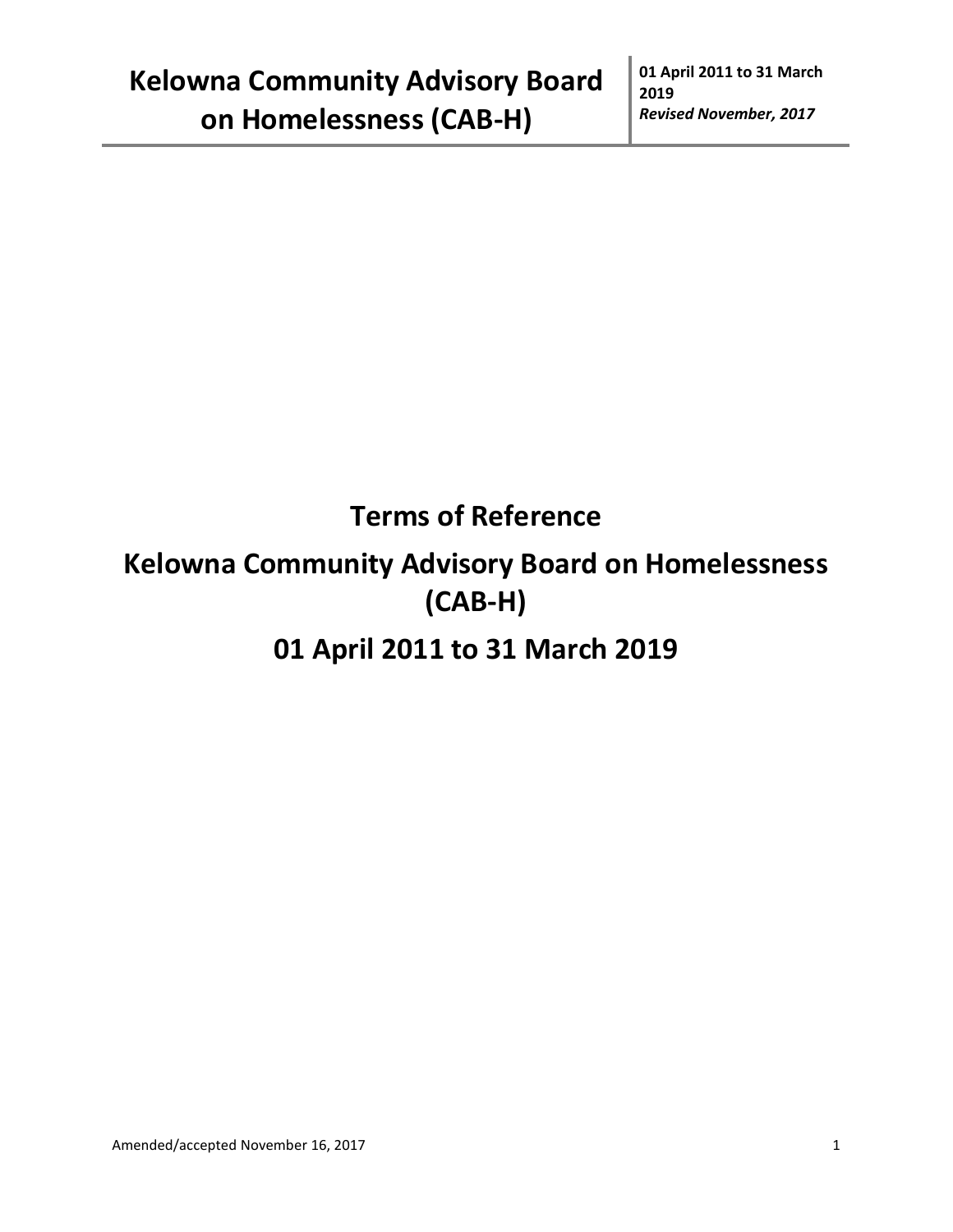### **Table of Contents**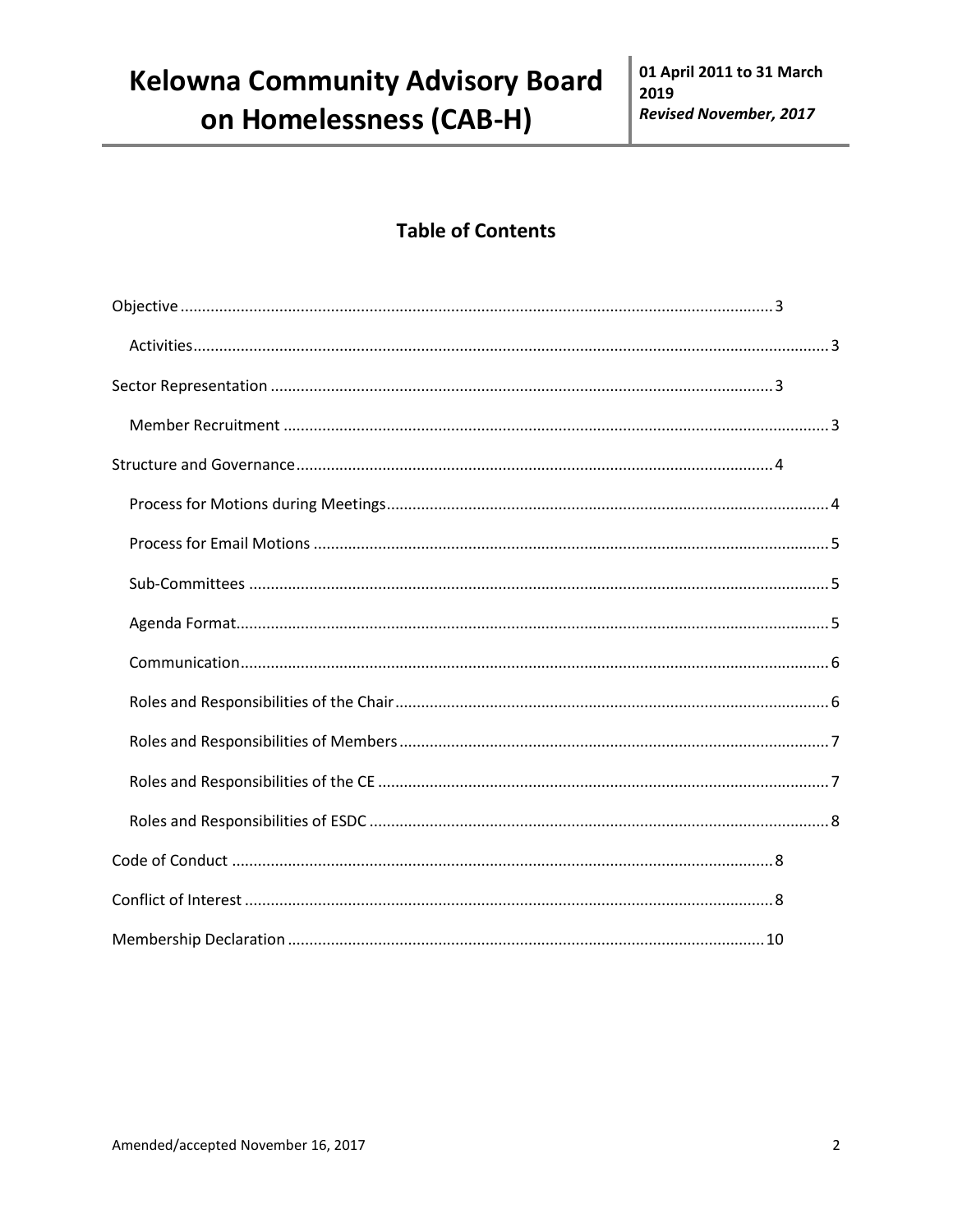## **Objective**

<span id="page-2-0"></span>The Community Advisory Board on Homelessness (CAB-H) is comprised of sector representatives to facilitate the delivery of the Homelessness Partnering Strategy (HPS) in Kelowna and to engage stakeholders and funding partners to work together to prevent and reduce homelessness.

CAB-H understands and articulates the true picture of homelessness in the community by identifying where there is need and advising and making recommendations on what needs to be done.

### <span id="page-2-1"></span>**Activities**

- Develop and recommend an HPS Community Plan to Employment and Social Development Canada (ESDC) which identifies local needs and funding priorities ensuring a coordinated community response to homelessness.
- Engage stakeholders and funders to actively work together to prevent and reduce homelessness.
- Solicit project proposals for funding.
- Appoint a Project Review Committee (PRC) for the purpose of assessing and recommending projects for funding to the Community Entity (CE).
- Recommend a CE to ESDC.
- <span id="page-2-2"></span>Assess progress in addressing Community Plan priorities.

### **Sector Representation**

CAB-H members are selected to represent a minimum of one sector in the community. As sector representatives, members will be called upon to provide input on discussions relevant to the objectives and activities of CAB-H as may relate to their sector.

#### <span id="page-2-3"></span>**Member Recruitment**

#### **Sector Gaps:**

When sector gaps have been identified by the CAB-H the following process occurs:

- The Executive sends out an email to all CAB-H members identifying the gap and asking for recommendations
- The Executive considers the recommendations and invites the potential sector reps to attend the next CAB-H meeting. The potential representative will be asked to provide a short introduction at the meeting
- At the end of the meeting there will be an opportunity for any feedback regarding the proposed new representative, and when appropriate a motion will be invited to vote the candidate in as a new member
- The Executive will meet with the new member to go over the members roles and the role of the CE Coordinator and the Executive Cab-H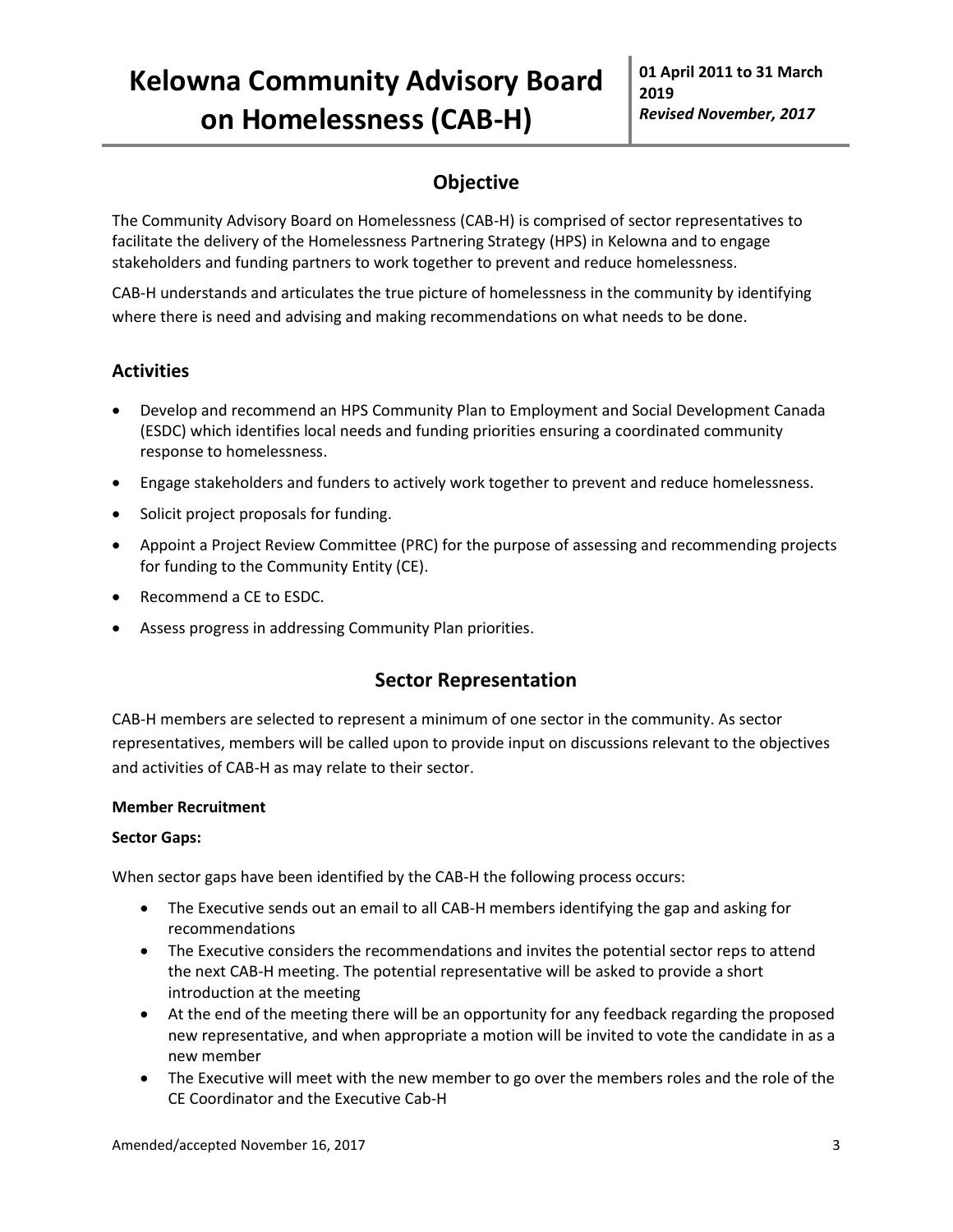The CAB-H will strive to include sector representatives from Federal, Provincial, Regional and Municipal government, private and not-for-profit organizations, Aboriginal organizations and other community members.

### **Structure and Governance**

<span id="page-3-0"></span>The CAB-H is governed by a Terms or Reference and Code of Conduct. All members are responsible for adhering to these guidelines.

- The CAB-H will consist of a maximum of 24 voting members. ESDC and CE representatives are not eligible to make a motion or to vote on a motion.
- Quorum is 50% of voting members. In the case that a conflict of interest is declared, quorum will still be in effect and not be reassessed dependent on the number of voting members leaving.
- The CAB-H has a Chair and a Vice Chair elected by CAB-H members annually during the spring.
- CAB-H membership will be re-assessed annually during the spring. The Executive will contact sector reps to assess their willingness and availability to continue in their role. If a gap is identified recruitment will commence according to the sector representative section.
- Meetings will be facilitated by the Chair.
- The Vice Chair will assume all responsibilities of the Chair should the Chair be unable to fulfill his or her responsibilities.
- CAB-H meetings will be held bi-monthly, unless otherwise directed by the Chair.
- CAB-H Terms of Reference will be reviewed annually or as required.
- The term of the CAB-H coincides with the duration of the HPS.
- Should the HPS cease to exist; the CAB-H will revise the Objective and Activities in the Terms of Reference, allowing the CAB-H to continue.

#### <span id="page-3-1"></span>**Process for Motions during Meetings**

- 1. A CAB-H member presents a motion.
- 2. A CAB-H member seconds the motion.
- 3. The Chair states the motion ensuring the wording is recorded properly in the minutes and CAB-H members understand the intent.
- 4. The Chair invites CAB-H members to discuss the motion. The CAB-H member who presented the motion will be provided the first opportunity to speak.
- 5. The Chair states an amendment to the wording or intent of the motion if required following discussion. Each amendment is subject to steps 1 through 4.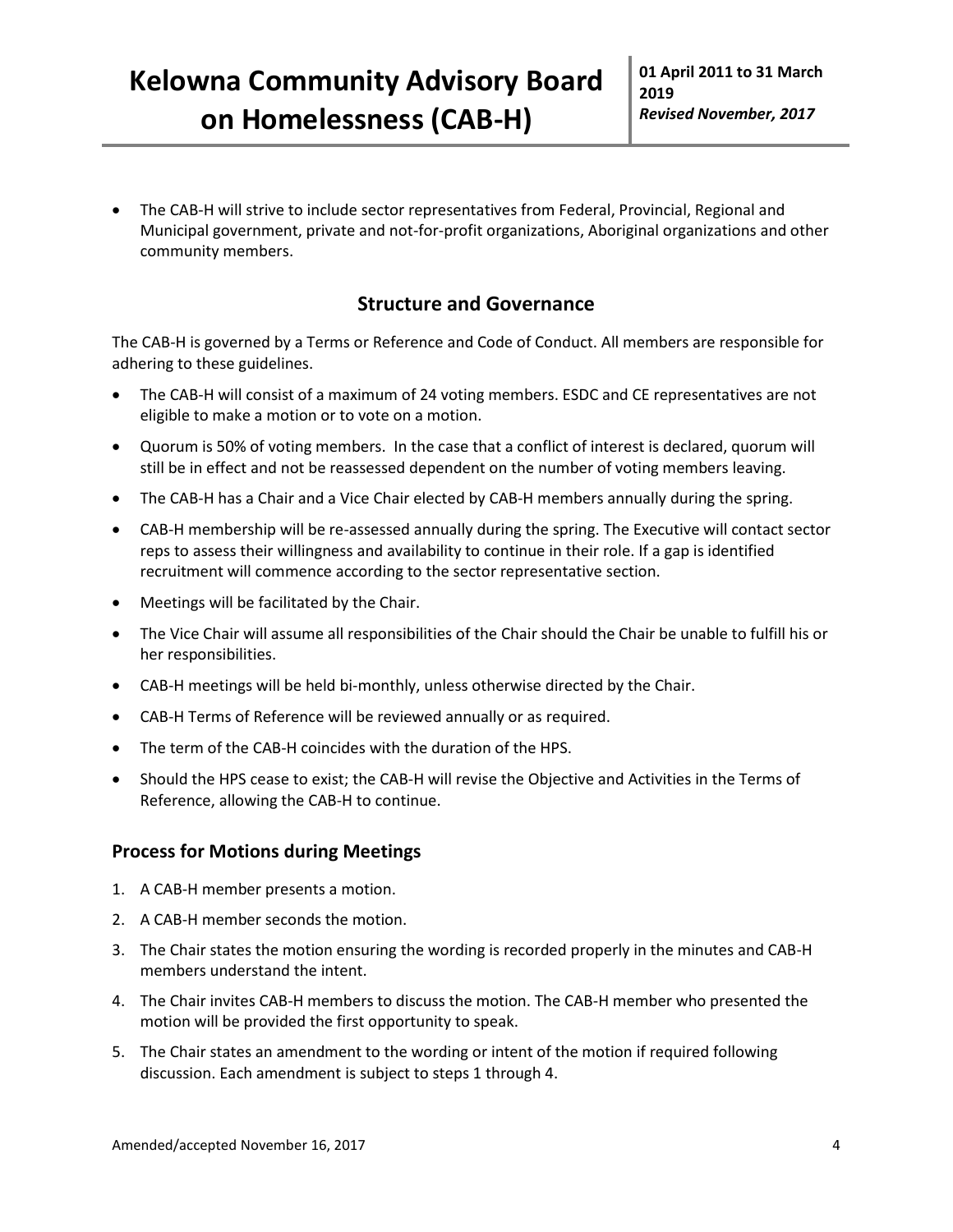- 6. The Chair calls the motion to a vote through a raise of hands. Those *In-favor* will be requested to vote first, followed by those *Not In-favor*. A simple majority of CAB-H members in attendance must vote *In-favor* for a motion to pass. The Chair is eligible to make a motion and to vote on a motion. ESDC and CE representatives are not eligible to make a motion or to vote on a motion.
- 7. The Chair announces the result of the vote and the result is recorded in the minutes.

#### <span id="page-4-0"></span>**Process for Email Motions**

- 1. A CAB-H member presents a motion via email to the Chair with a cc: to the CE.
- 2. The Chair emails the motion to all CAB-H members inviting a seconder.
- 3. If the motion is seconded, the Chair will email all CAB-H members inviting discussion through email.
- 4. The Chair emails all CAB-H members an amendment to the wording or intent of the motion if required following email discussion. Each amendment is subject to steps 1 through 3.
- 5. The Chair calls the motion to a vote by emailing the motion to all CAB-H members and requests all CAB-H members reply stating their vote *In-favor* or *Not In-favor*. The Chair's email to CAB-H members must indicate a date and time deadline for voting. A simple majority of CAB-H members who reply by the deadline must vote *In-favor* for a motion to pass. The Chair is eligible to make a motion and to vote on a motion. ESDC and CE representatives are not eligible to make a motion or to vote on a motion.
- 6. The Chair announces the result of the vote through email correspondence to all CAB-H members. The Chair saves all email discussions and CAB-H member votes and provides copies to the CE for retention.

#### <span id="page-4-1"></span>**Sub-Committees**

- Sub-committees can be formed to meet the objective and activities of the CAB-H. Sub-committees can include CAB-H members and non-members. CAB-H members must approve all sub-committees. Sub-committee members are bound by the CAB-H Terms of Reference and are required to sign the Membership Declaration.
- Project Review Sub-committee members must not represent or be associated with applicant organizations. The intent is to avoid a real or perceived conflict of interest in the allocation of HPS funding. Project Review Sub-committees should include broad sector representation such as public, private, not for profit organizations, Aboriginal organizations or community members. Project Review Sub-committees must include representation from the Aboriginal community.

### <span id="page-4-2"></span>**Agenda Format**

- Call to order
- Introductions of attendees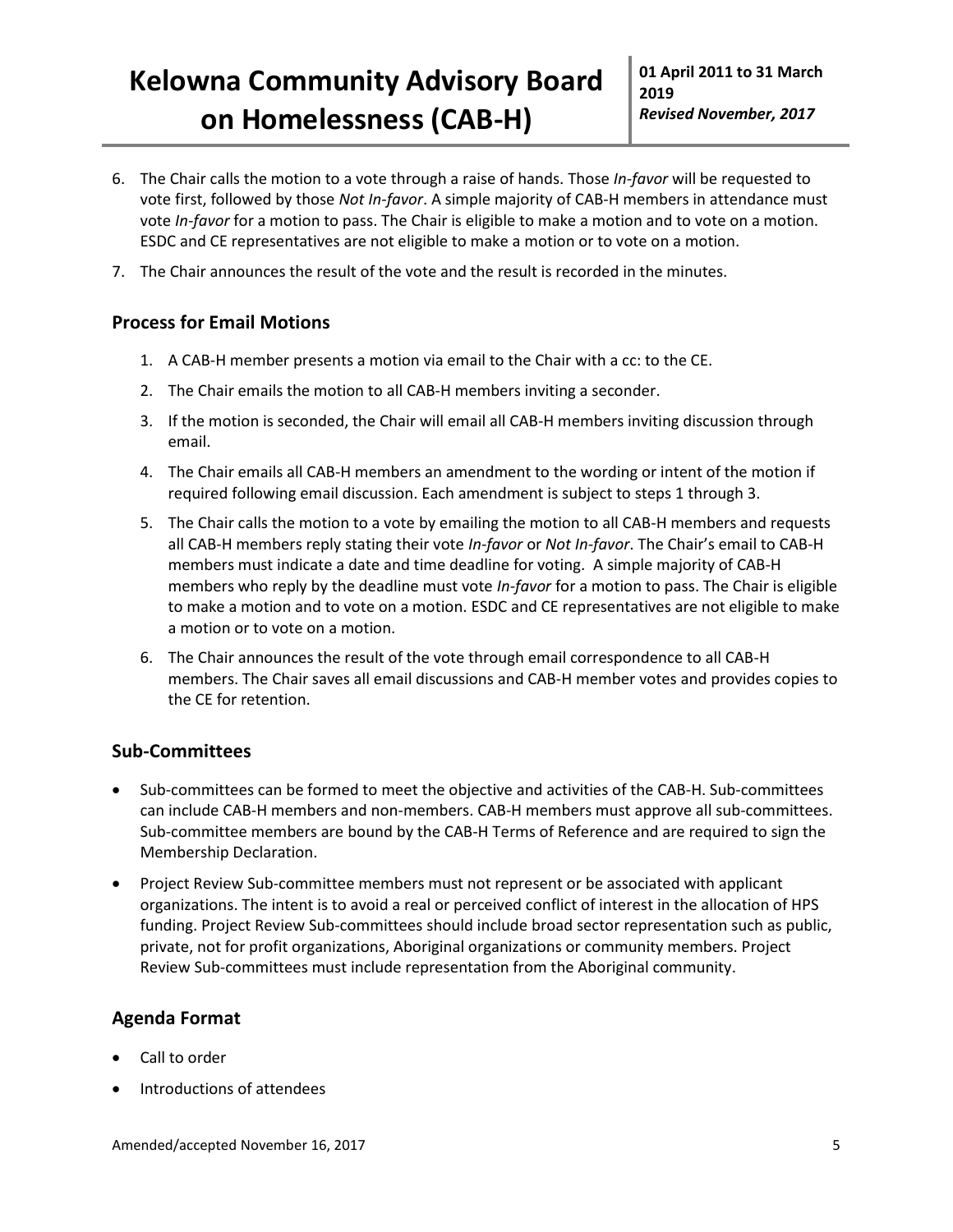- Approval of agenda
- Acceptance of previous minutes
- Old Business
- New Business
- <span id="page-5-0"></span>Date of next meeting

#### **Communication**

The Chair will hold the responsibility for public relations and will serve as the point of contact for enquiries.

#### <span id="page-5-1"></span>**Roles and Responsibilities of the Chair**

- Attend all CAB-H executive meetings.
- Attend all CAB-H meetings.
- Facilitate CAB-H meetings ensuring adherence to governance.
- Approve meeting agendas drafted by the CE.
- Represent the CAB-H at public events.
- Act as a media spokesperson.

#### **Roles and Responsibilities of the Co-Vice Chairs**

The Co-Vice Chair members are responsible for attending bi-monthly CAB-H executive meetings as well as bi-monthly general CAB-H meetings as part of the CAB-H executive. The executive committee drafts and approves agendas for all CAB-H meetings.

#### **Co-Vice Chair - Membership Engagement:**

(in collaboration with the Community Entity Coordinator) Roles and responsibilities:

- recruit and orient new members
- track membership attendance and address membership gaps accordingly
- consult with members to ensure sector engagement
- chair meetings when the Chair is absent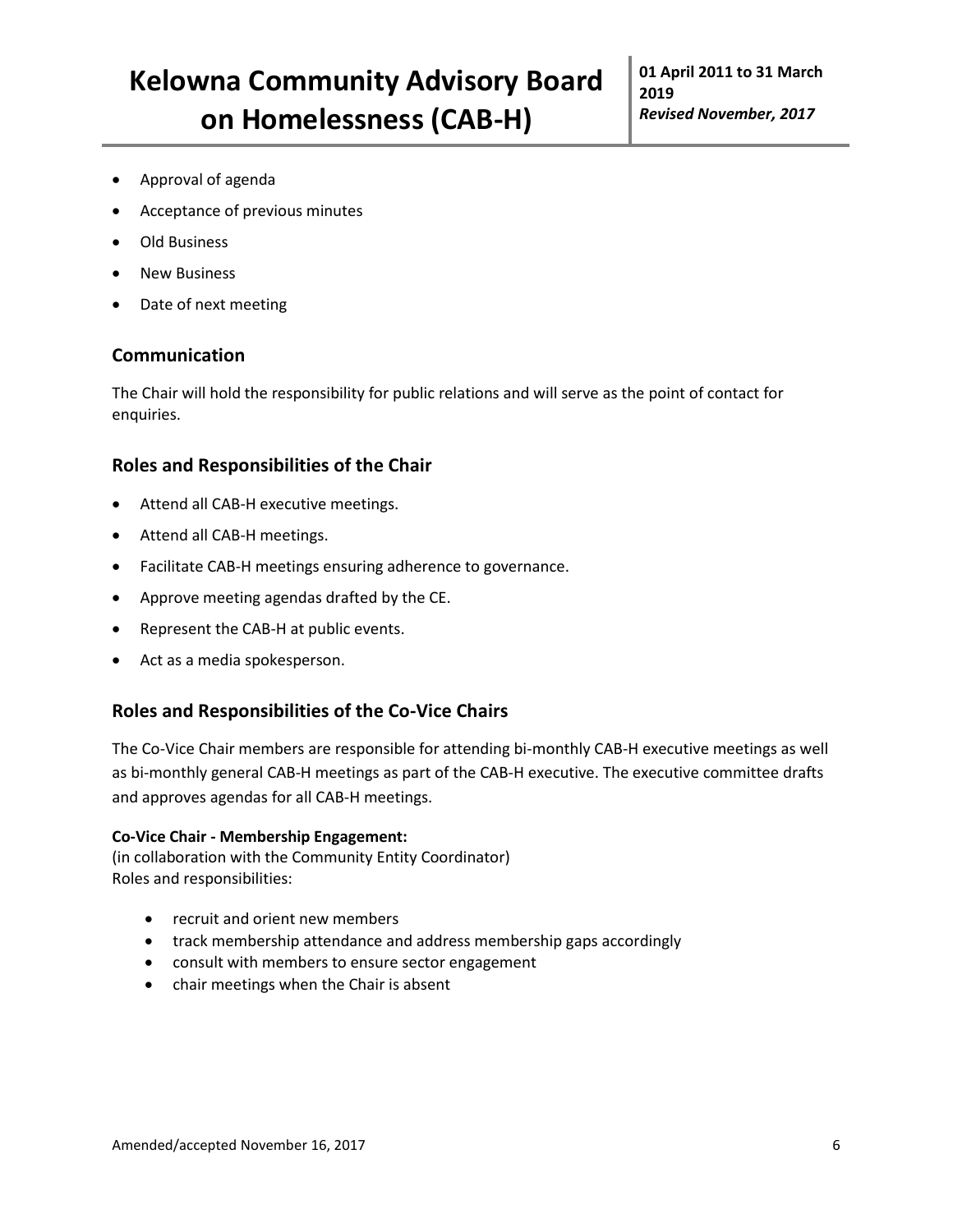#### **Co-Vice Chair –Project Engagement:**

(in collaboration with the Community Entity Coordinator)

Roles and responsibilities:

- form and facilitate sub-committees when required
- assist with CAB-H community projects
- keep CAB-H apprised of progress of subcommittees and projects
- chair meetings when CAB-H Chair is absent

#### <span id="page-6-0"></span>**Roles and Responsibilities of Members**

- Maintain contact with individuals and organizations in their sector for the purpose of sharing information and identifying sector issues related to the CAB-H objectives and activities.
- Each member can identify one alternate that can attend meetings in their place.
	- o Alternates must sign a membership declaration.
- Attend all CAB-H meetings.
	- o If unable to attend a CAB-H meeting, advise the CE or the Chair
	- $\circ$  Make arrangements through the CE or the Chair for the identified alternate to attend the meeting.
- Advise the CE or the Chair in writing when resigning from the CAB-H.
- Membership attendance will be reviewed annually to ensure adequate sector representation on the CAB-H.
- During informal discussions in the community members are required to support decisions made by the CAB-H.

#### <span id="page-6-1"></span>**Roles and Responsibilities of the Community Entity**

- Attend all CAB-H meetings.
- Provide leadership and assistance to the CAB-H regarding HPS program delivery.
- Engage and mobilize stakeholders and funding partners to work together to prevent and reduce homelessness.
- Implement a process that ensures sub−projects are solicited, assessed and recommended in an open, impartial and fair manner.
- Ensure that Aboriginal organizations receive priority to deliver sub−projects that primarily serve Aboriginal people where feasible.
- Ensure the participation and representation of Aboriginal organizations in the development of Community Plan priorities.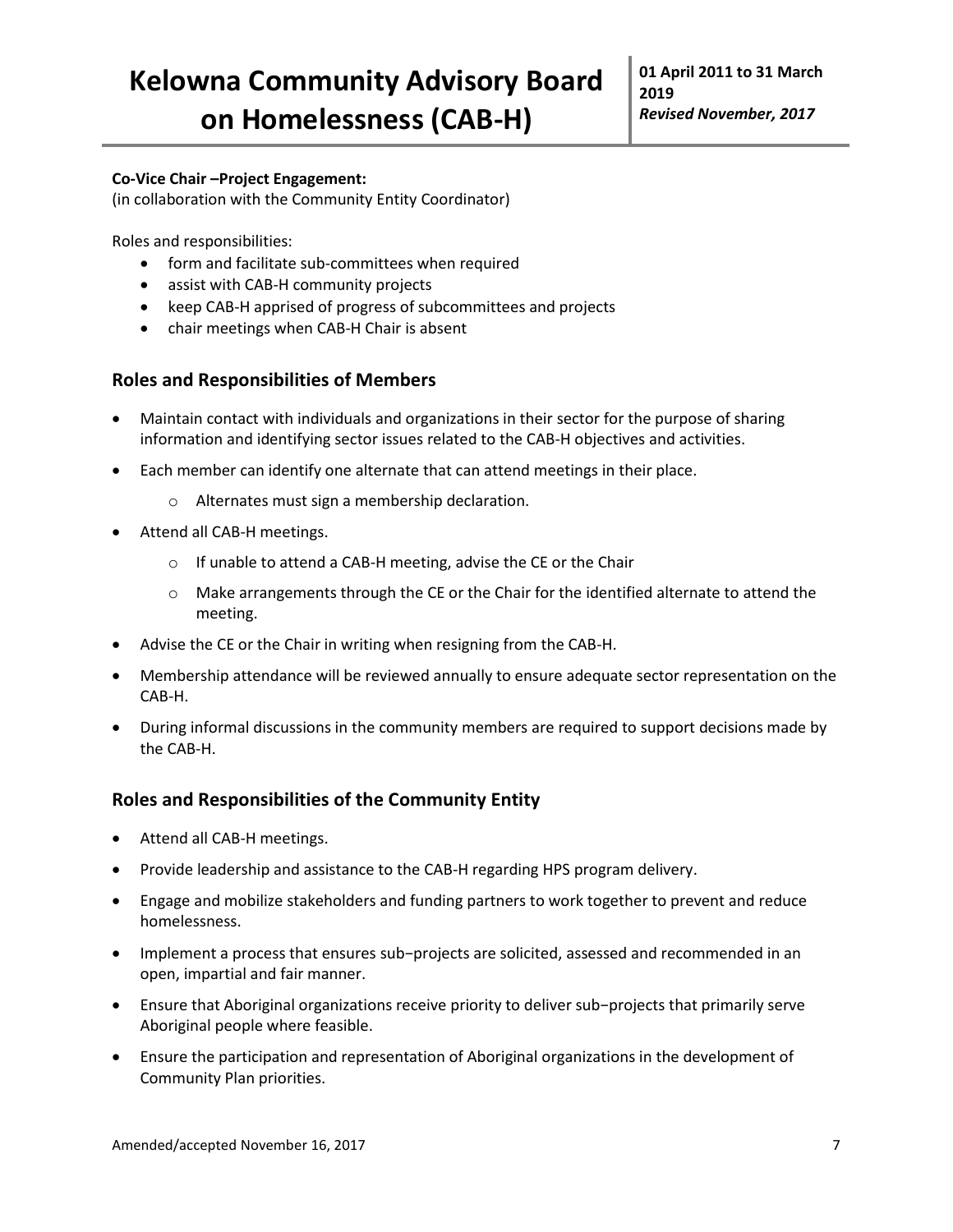- Assess, approve and sign sub-project agreements recommended by the CAB-H that meet the Community Plan priorities.
- Inform the CAB-H on the status of sub−projects including results.
- Inform the CAB-H on sub-project disbursements and investment plan, and consult with the CAB-H on opportunities to redistribute unallocated HPS funds.
- Draft CAB-H meeting agendas and distribute to members prior to meetings.
- Meeting minutes will be drafted and retained by the CE and distributed to all CAB-H members.
- Maintain the CAB-H membership list and update at CAB-H meetings.
- Discuss CAB-H individual member absenteeism with the Chair and implement appropriate action.

#### <span id="page-7-0"></span>**Roles and Responsibilities of Employment and Social Development Canada**

- Attend all CAB-H meetings.
- Provide guidance and direction to the CAB-H ensuring compliance with HPS Terms and Conditions.
- Serve as an ESDC liaison for the CAB-H.
- Assist in building new or strengthening existing partnerships among stakeholders.
- Identify local issues and areas of concern.

#### **Guests**

- Guests can attend CAB-H meetings on an invitation-only basis.
- Members who wish to invite a guest to a meeting must make arrangements through the CE or the Chair prior to the meeting.
- <span id="page-7-1"></span>Guests must excuse themselves from the room prior to any matters requiring a vote.

### **Code of Conduct**

- Abide by the CAB-H Terms of Reference.
- Serve the best interests of the CAB-H objective and activities.
- Declare any real or perceived conflict of interest.
- Confidential information received shall be kept in confidence, and not be used or shared for any purposes external to the CAB-H.
- Prepare fully for CAB-H activities.
- Conduct CAB-H activities in a professional, honest, lawful and ethical manner.

### <span id="page-7-2"></span>**Conflict of Interest**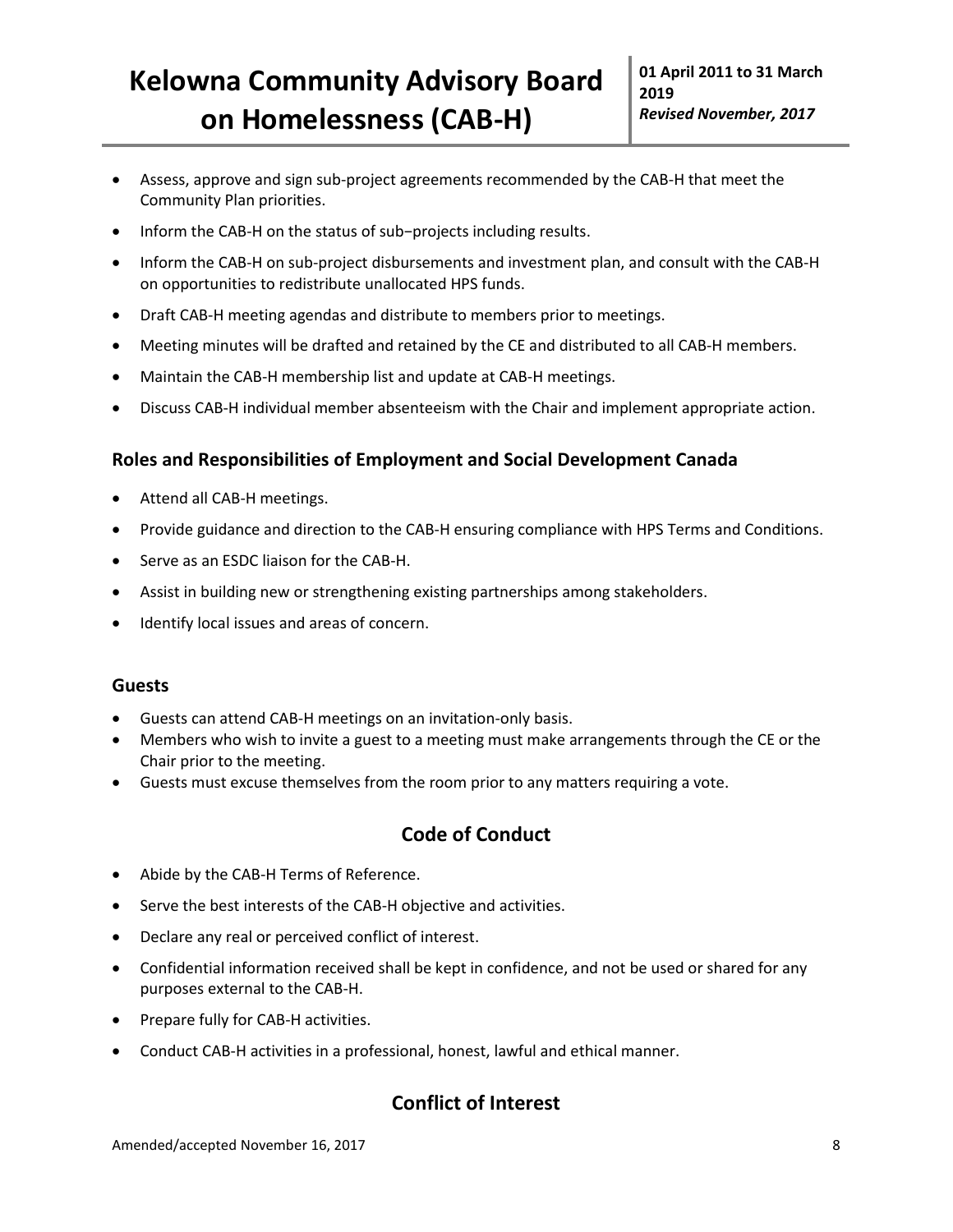A conflict of interest exists when an individual has the opportunity to either advance or protect his or her interests, or to advance, protect or harm the interests of others. Examples may include:

- Exerting any influence to offer an advantage to an individual or organization with whom the member has a present or pre-existing relationship.
- Exerting any influence that could result in a disadvantage of an individual or organization with whom the member has a present or pre-existing relationship.
- Using CAB-H resources for activities not authorized by the CAB-H.
- Using or disseminating information acquired as a result of the member's association with the CAB-H for any activities external to the objectives of the CAB-H.

If a member's relationship with any individual or organization has the potential to impact their judgment on a decision or vote, that member shall be considered to be in conflict of interest and will declare the conflict.

Any member involved directly or indirectly with a proposal submission must declare any real or perceived conflict of interest. A conflict of interest regarding proposal submissions does not prevent an individual from serving on the CAB-H in other capacities.

When a conflict of interest is declared, the member in conflict will remove him or herself from any related discussion, motions or votes.